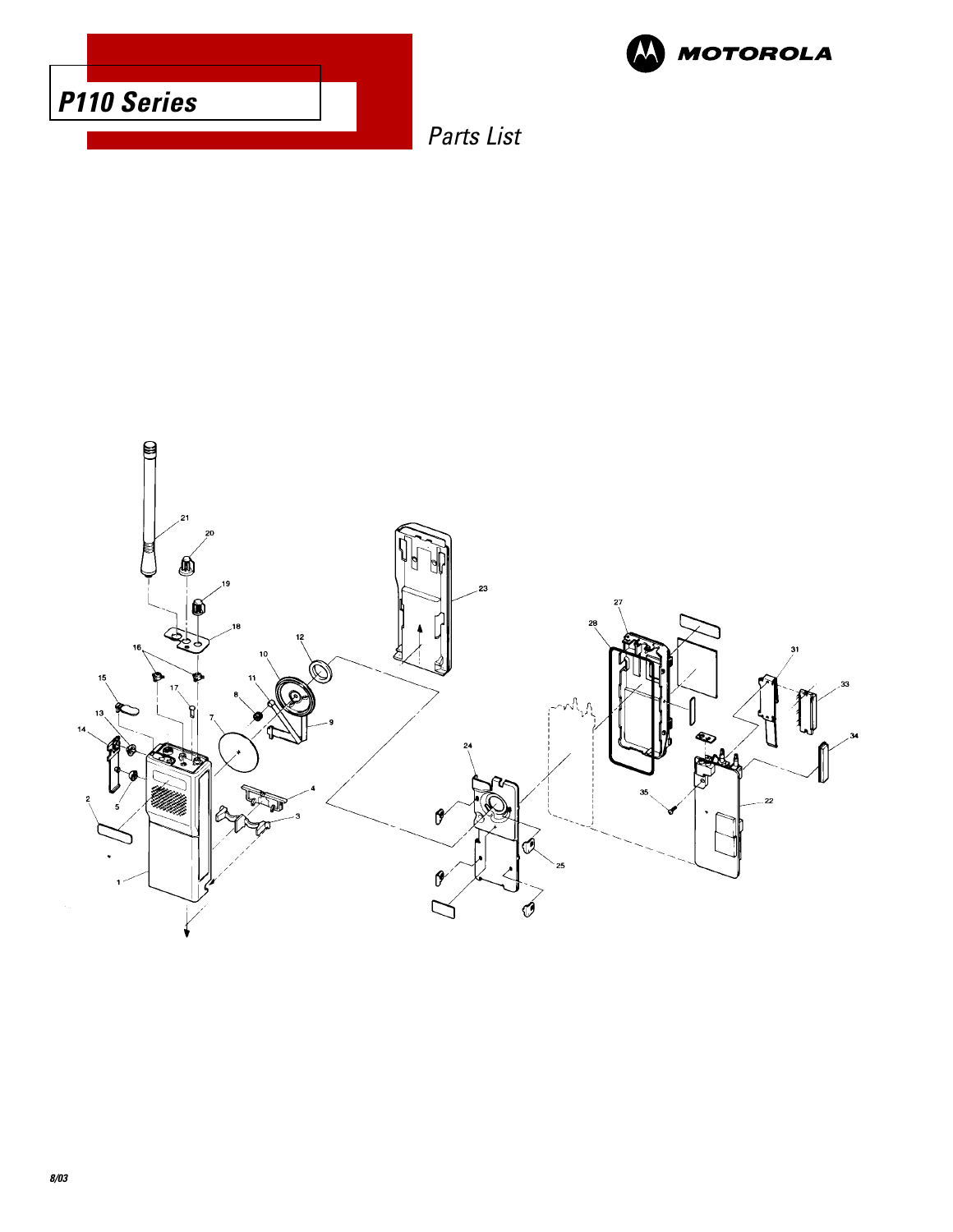

## Parts List

 $\overline{a}$ 

REF.

| DEF. |            |                           |
|------|------------|---------------------------|
| NO.  | PART NO.   | <b>DESCRIPTION</b>        |
| 1    | 1580576B03 | Housing, Radio            |
| 2    | 1380581B01 | Label, Name               |
| 3    | 5580577B01 | <b>Battery Latch</b>      |
| 4    | 6480585B01 | Cover, Plate              |
| 5    | 3805296S01 | Actuator, PTT             |
| 6    |            | Not used                  |
| 7    | 3580998Z04 | Felt, Speaker             |
| 8    | 1405874T02 | Boot, Mic.                |
| 9    | 3080560D01 | Cable, Speaker/Mic.       |
| 10   | 5005589U05 | Speaker                   |
| 11   | 6880309E50 | Microphone                |
| 12   | 7580578B01 | Pad, Speaker              |
| 13   | 7580578B01 | Monitor Key               |
| 14   | 1380580B01 | Bezel, PTT                |
| 15   | 3880627C02 | Dust Cap                  |
| 16   | 3280960Y01 | Seal                      |
| 17   | 6180968Y01 | Light-Pipe                |
| 18   | 1380582B01 | Escutcheon, 2-Channel     |
|      | 1380582B02 | Escutcheon, 4-Channel     |
| 19   | 3680584B01 | Knob, Freq., 2-Channel    |
| 20   | 3680584B02 | Knob, Freq., 4-Channel    |
| 21   |            | Antenna (see accessories) |
|      |            |                           |

| REF. |            |                                      |
|------|------------|--------------------------------------|
| NO.  | PART NO.   | <b>DESCRIPTION</b>                   |
| 22   |            | Main BD - not available              |
| 23   |            | Battery (see accessories)            |
| 24   | 2680532C01 | Shield Front                         |
| 25   | 4280190R04 | Clip, Locking                        |
| 27   | 2780549B01 | Chassis                              |
| 28   | 3280545C01 | Gasket, Chassis                      |
| 31   | 4280126S01 | Clip, P.A.                           |
| 33   |            | PA Module                            |
|      | <b>VHF</b> |                                      |
|      | 5105385Y49 | 146-174 MHz                          |
|      | UHF        |                                      |
|      | 5113829D03 | 403-440 MHz                          |
|      | 5105492X79 | 403-470 MHz                          |
|      | 5180110R03 | 465-495 MHz                          |
|      | 5180110R04 | 490-512 MHz                          |
| 34   | ----       | Receiver Module (for reference only) |
| 35   | 0300136783 | Screw                                |
|      |            |                                      |

#### **NON-REFERENCED ITEMS**

**2113740A41** 33pF Chip capacitor soldered across the leads of the microphone (item 11).

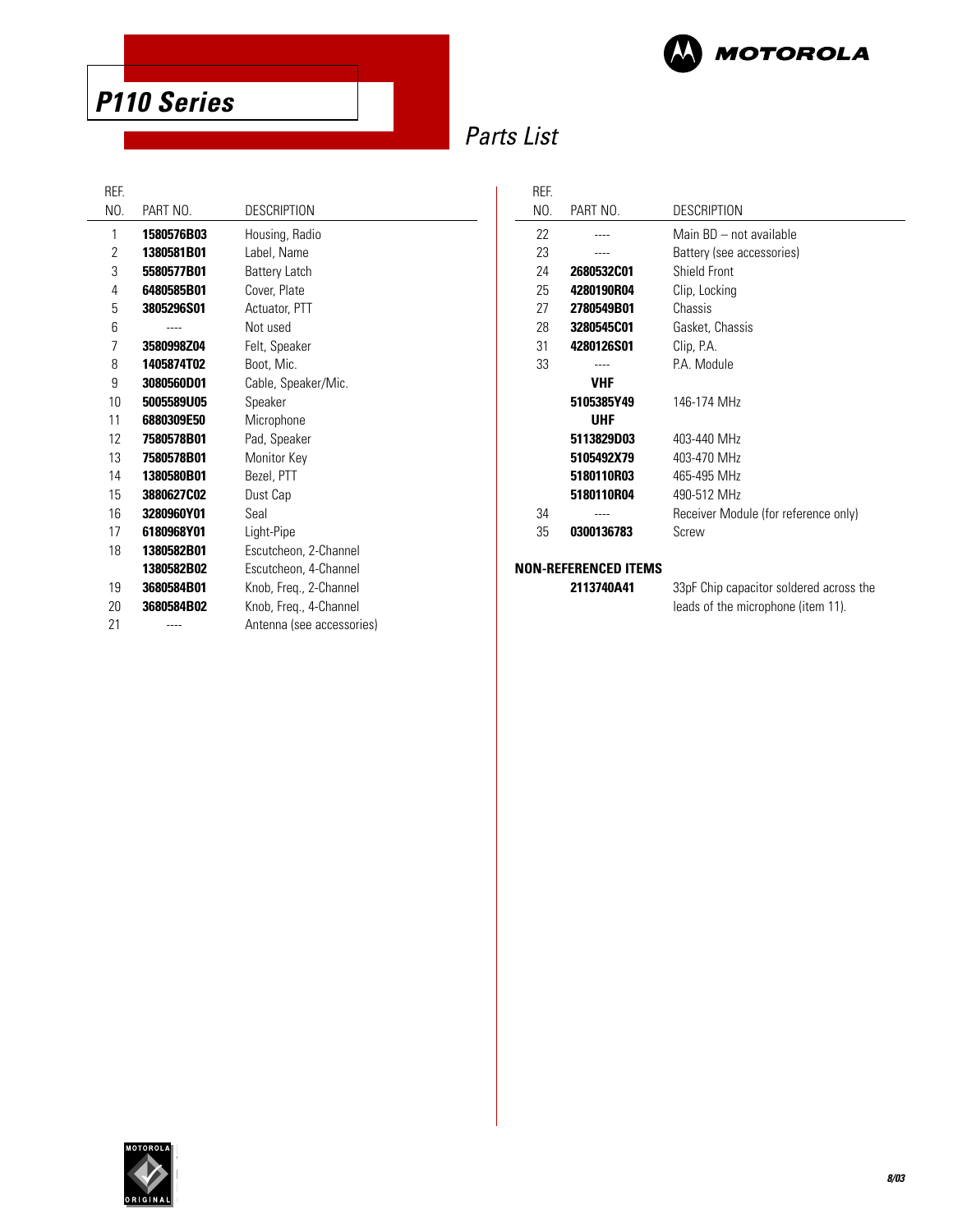

## Portable Accessories

## **Chargers**

Single unit chargers available in either desktop or compact styles for small system users. Multiple unit chargers can be wall or rack mounted and are ideal for multi-shift operations. All chargers are specifically designed to meet the requirements of batteries manufactured by Motorola. Rapid chargers charge batteries in approximately one hour. Standard chargers charge batteries in approximately 16 hours.

## **Single Unit Chargers, Rapid Rate**

**HTN9042A** Single Unit, Intellicharge Rapid Charger 110 Volts

**HTN9043A** Single Unit, Intellicharge Rapid Charger, European Plug, 220 Volts

**HTN9044A** Single Unit, Intellicharge Rapid Charger, United Kingdom Plug, 240 Volts



HTN9042A

### **Single Unit Chargers, Standard Rate**



HTN9702A



**HTN9804A** Single Unit, Standard Charger European Plug, 220 Volts, 10 hour charger

**HTN9702A** Single Unit, Standard Charger 110 Volts,

10 hour charger

**HTN9805A** Single Unit, Standard Charger United Kingdom Plug, 240 Volts, 10 hour charger

## **Chargers**

### **Multiple Unit Chargers**

They can charge up to six batteries in approximately one hour and are available in a variety of voltages for domestic and international applications.

**HTN9748C** Multiple Unit, One Hour Rapid Charger, 110 Volts (NiCd only)



HTN9811C

**HTN9811C** Multiple Unit, One Hour Rapid Charger, European Plug, 220 Volts (NiCd only)

**HTN9812C** Multiple Unit, One Hour Rapid Charger United Kingdom Plug, 240 Volts (NiCd only)



for Multiple Unit Chargers

European Plug, 220 Volts (NiCd and NiMH)

> **HLN9293A** Wall Mounting Bracket for 90 minute multiunit charger (Use with HTN9060 and HLN9061)

**HTN9060A** Multiple Unit, 90 minute Rapid Charger 110 Volts (NiCd and NiMH) **HTN9061A** Multiple Unit, 90 minute Rapid Charger



HLN9944A



**HLN9406A** Six-Unit Charger Conversion Kit, 220V **HLN9407A** Six-Unit Charger Conversion Kit, 240V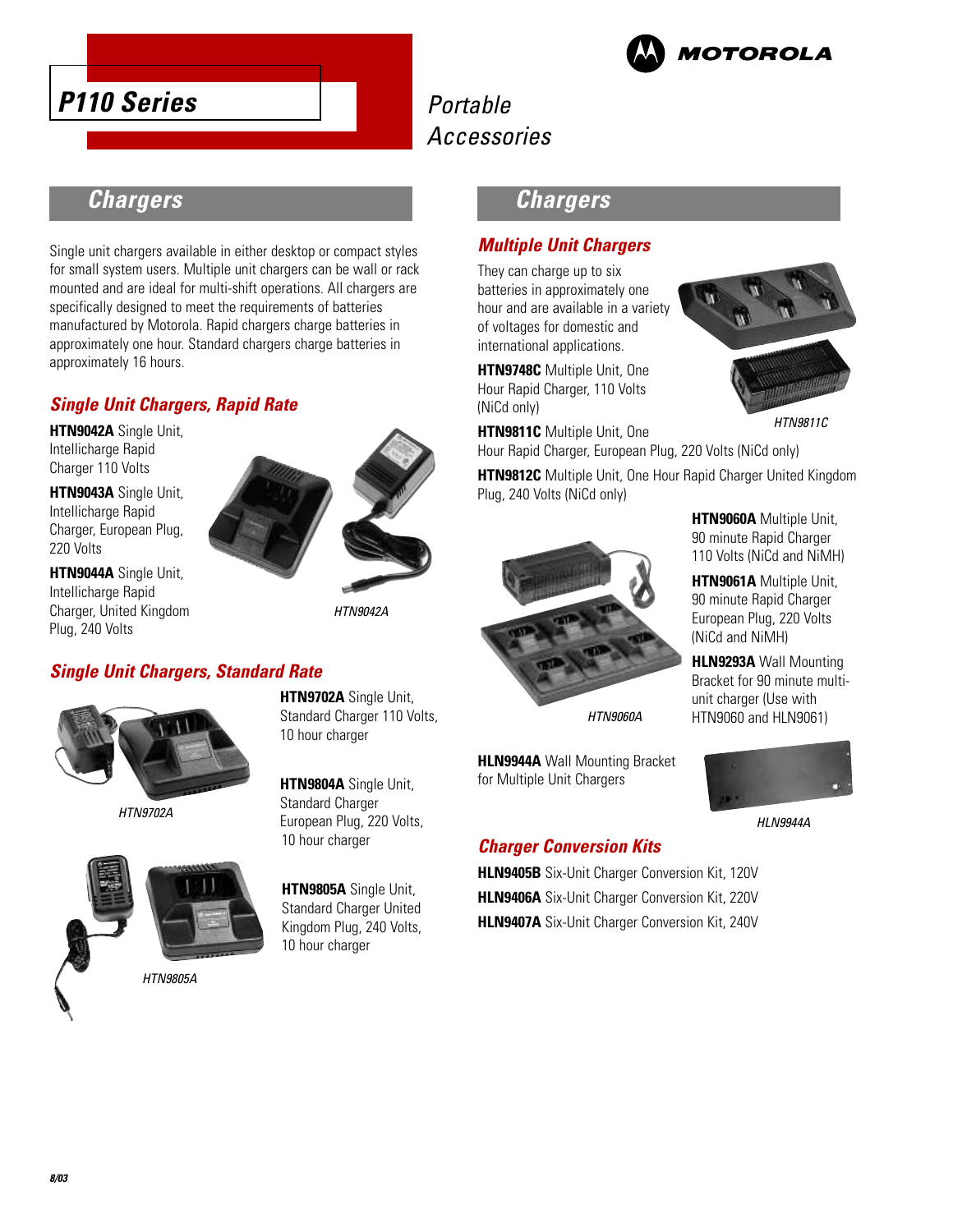

## Portable Accessories

## **Chargers**

#### **Travel Charger**

**RLN4833A** Travel Charger kit includes a cigarette lighter adapter attached to a rapid charger and mounting bracket. Allows radio to be used while it is charging.

**0780384K84** Universal Mounting Bracket for Travel Charger. Includes screws and nylon cord



### **Travel Charger AC Transformer**

Travel charger AC transformer adapts onto the cigarette lighter adapter cord to allow it to be plugged into an AC wall outlet for indoor use

**2580600E05** Transformer 120V (US)

**2580600E06** Transformer 230V (Euro)

**2580600E07** Transformer 230V (U.K.)

**2580600E08** Transformer 220V (Argentina)



HLN9719A

#### **Vehicular Charger Bracket**

**HLN9719A** Vehicular Charger Adapter/Bracket, 12 Volts for use with Rapid Rate Chargers HTN9630A, HTN9802A, HTN9803A, HTN9167, HTN9168, HTN9169, HTN9042, HTN9043, or HTN9044

## **Battery Maintenance Systemplus (BMSplus)**

Using interchangeable battery adapters (sold separately), the BMS<sup>plus</sup> is capable of charging and discharging, analyzing, conditioning and cycle testing batteries. It supports NiCd, NiMH, and Li-ion battery chemistries and tracks battery voltage and capacity (mAh). The BMS<sup>plus</sup> offers a 3-year warranty. Its easy-to-use design supports hundred of 2-way, cellular, and camcorder batteries. Includes serial printer\* port (RS-232)

**WPLN4079BR** Six-Station, 110V AC, 50/60 Hz **WPLN4080BR** Six-Station, 230V AC, 50/60 Hz



WPLN4079BR

#### **BMSplusAdapter**

**TDN9437A** Adapter, belt clip required

**TDN9662A** Adapter, for battery without belt clip



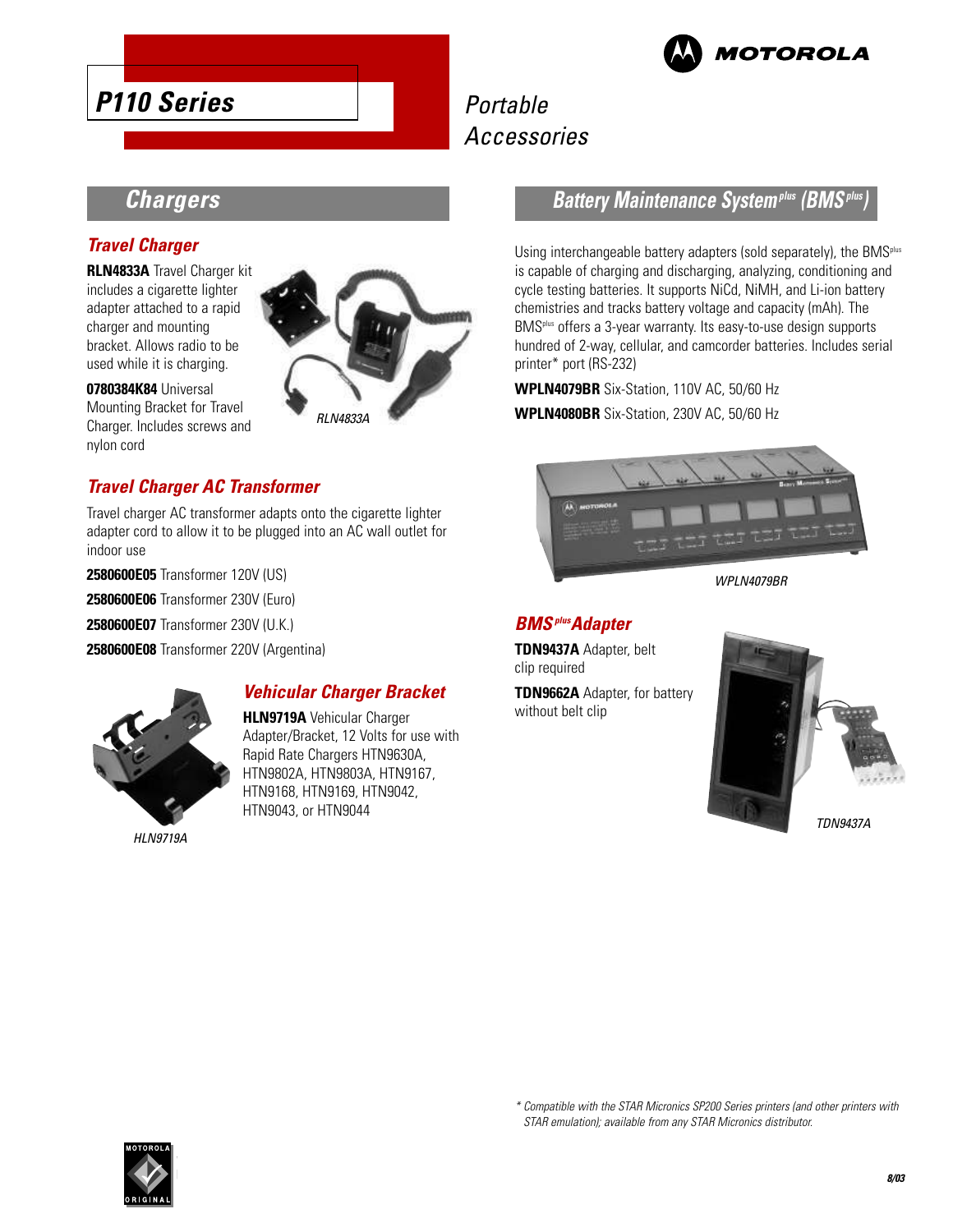

## Portable Accessories



## **Motorola Conditioning Charger (MCC)**

The MCC will help extend battery life and enhance battery operation. It will safely condition and charge your specified Nickel Cadmium (NiCd) and Nickel Metal Hydride (NiMH) batteries in approximately an hour.



**WPPN4002BR** 110V AC Base Charge Unit only

**WPPN4006AR** 220V AC Base Charge Unit only

**WPPN4005CR** 7 Volt Adapter only

**WPLN4088CR** MCC Kit, 110V AC; includes both base unit and 7V adapter

**WPLN4089CR** MCC Kit, 220V AC; includes both base unit and 7V adapter

**3080384G15** Cigarette Lighter Adapter Cord

**RLN4814A** Vehicular Mounting Bracket for Motorola single unit conditioning charger

### **MCC Multi-Unit Conditioning Charger**

**WPPN4065BR**

Four-station Base, 110V. (Order adapter plates separately)



## **Battery Optimizing System II (BOS II)**



No other battery analyzer matches the speed, accuracy, and versatility of the Battery Optimizing System II. Ideal for large fleet, public safety, and all other users who rely on their battery performance. Now with increased power, more sophisticated programming options, and easier to use navigation paths, optimizing your batteries was never easier. Key features include:

- Support for NiCd, NiMH, Li-ion, and SLA batteries
- 100 watt power supply and programmable from 100 mAH to 4 amps per station
- Interchangeable adapters accomodate all major brands
- Includes a variety of user programs and allows for customizable programming
- Proprietary recondition cycle restores NiCd and NiMH batteries
- Increased processing power and testing resolution including a three minute Quicktest that measures the batteries State of Health (SoH)
- Printer output for reports and labels
- Three year warranty

**WPLN4124AR** BOS II, Four-Station, 100-240V AC (US line cord) **WPLN4125AR** BOS II, Four-Station, 100-240V AC (UK/Euro line cords)

### **BOS II Adapter**

**RL-71883** Standard Adapter,

\*Compatible with the STAR Micronics SP200 series printers, available from any STAR Micronics distributor, and other printers with STAR emulation.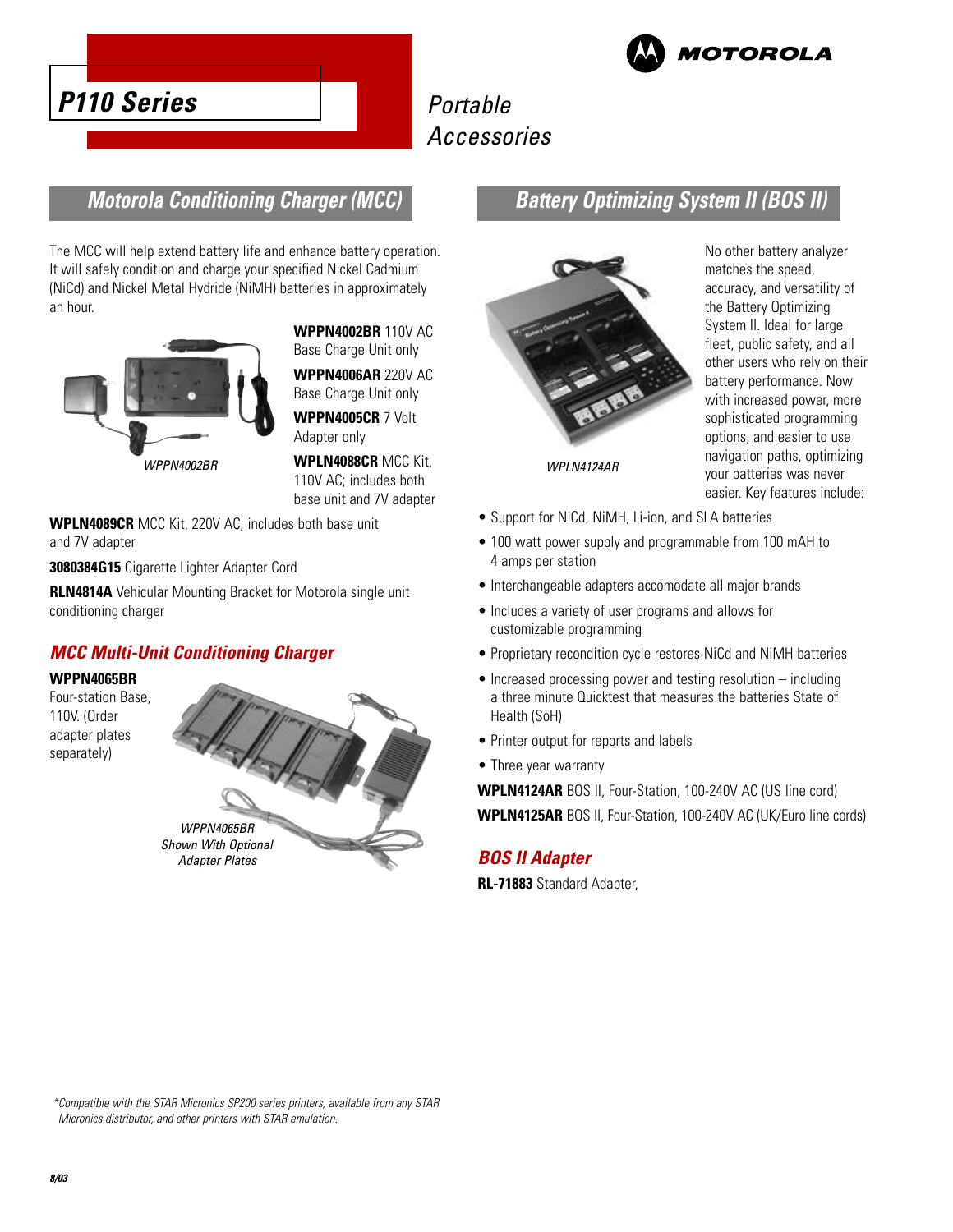

## Portable Accessories

## **Vehicular Battery Eliminator**

The battery eliminator helps save battery life by eliminating the need for a battery while in a vehicle. The battery eliminator operates off of a vehicle's electrical system and is ideal when a radio is frequently used in a vehicle.

**HKN8036B** Battery Eliminator **6580379E53** 3 Amp Mini Blade Fuse Replacement for HKN8036



HKN8036B

## **Housing Kits**

**HLN3005A** 2-Channel P110 Housing Kit **HLN3006A** 4-Channel P110 Housing Kit **HLN3044A** 6-Channel P110 Housing Kit

## **Conversion Kit**

**HLN9578A** 25kHz to 12.5kHz conversion kit

## **Carrying Accessories**

#### **Carrying Cases**

A variety of carrying accessories are available for your comfort and convenience. The carrying cases are available in sizes designed to fit your radio & battery and permit audio to be heard clearly.

#### **Nylon Carrying Cases**

**HLN9750B** Nylon Carrying Case with Belt Loop

**HLN9017A** Nylon Carrying Case for fully approved FM 1200 mAh battery

## **Leather Carrying Cases**

**HLN9873A** Standard Leather Carrying Case with Swivel and D-Rings (for use with shoulder strap)

**HLN9720A** Standard Leather Carrying Case with Belt Loop and D-Rings (for use with shoulder strap)

**HLN9721A** Slim Leather Carrying Case with Belt Loop and D-Rings (for use with shoulder strap)

**HLN9008A** Leather Case with Belt Loop for fully approved FM 1200 mAh battery and D-Rings (for use with shoulder strap)

**HLN9009A** Leather Case with Swivel for fully approved FM 1200 mAh battery and D-Rings (for use with shoulder strap)



HLN9750B



HLN9873A

## **DTMF Carrying Cases**

**HLN9970A** DTMF Standard Leather Carrying Case with Belt Loop and D-Rings (use with shoulder strap)

**HLN8411A** DTMF Leather Carrying Case with Swivel and D-Rings (use with shoulder strap)

**HLN9011A** DTMF Leather Carrying Case with Swivel – fully approved FM 1200 mAh battery and D-Rings (use with shoulder strap)

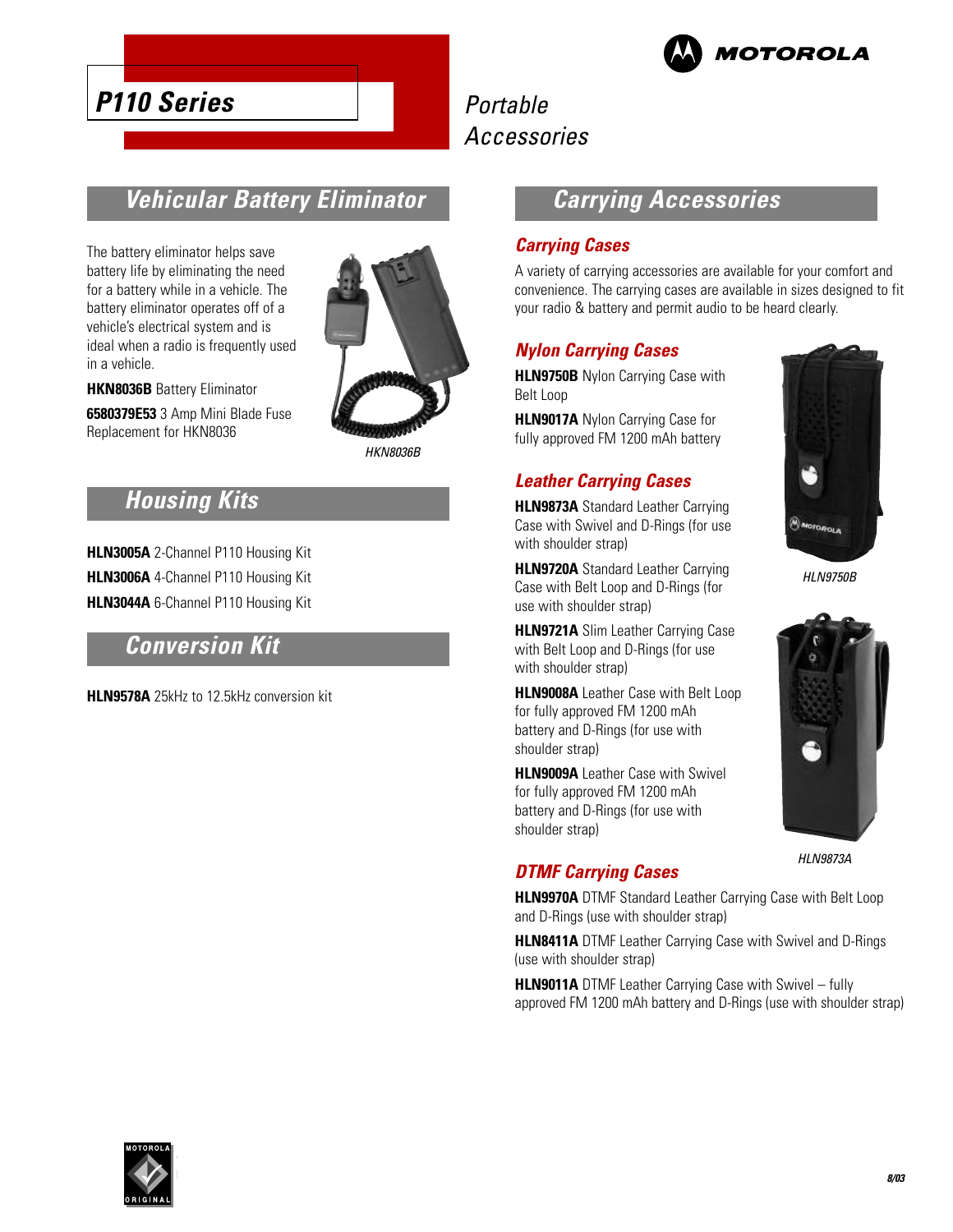

## Portable Accessories

## **Carrying Accesories**

#### **Belt Clips**

**HLN9724A** 2-1/2˝ Belt Clip **HLN8255B** 3<sup>"</sup> Spring Action Belt Clip **NTN5533A** Replacement Belt Clip 3˝

### **Belt**

**4200865599** 1-3/4˝ wide leather belt for all models

### **Swiveller**

**TDN1002A** Swiveller; includes holster, belt and strap



**HLN9149AR** Swivel Belt Loop Adapter (GP300 – for use with HLN9720, HLN972, HLN9750, HLN9011, HLN9970 carrying cases)

**HLN9035A** Replacement Swivel Belt Loop 2-1/2˝

**NTN8040B** 3˝ Swivel Belt Loop

**TDN1003A** Replacement/Spare Swiveller Button

## **Carrying Holder**

**HLN9076B** Molded Carrying Holder with 3˝ Spring Action Belt Clip

**HLN8414A** Chest Pack Carrying Holder

**HLN9985B** Waterproof Bag, includes large Carrying strap



HLN8414A



#### **Wrist Strap**

**HLN8052A** Wrist Strap

### **Carry Strap**

**NTN5243A** Shoulder Carrying Strap (GP300—use with leather carrying cases with D-Rings and nylon cases with HLN9149AR)





## **Straps**

**HLN9084A** Replacement Strap for molded carrying holder—HLN9076

**HLN9973A** Replacement Strap for nylon and leather carrying cases (GP300—for leather carrying case)

**HLN9975A** Replacement Strap for DTMF leather carrying case (HLN8411, HLN9970, and HLN9011)

**HLN9974B** Replacement Strap for carrying cases (GP300—for leather carrying case)

## **Chest Pack**

Carry the radio mounted on chest with adjustable straps over shoulders and around waist.



HLN6602A

**HLN6602A** Universal Chest Pack with Radio Holder, Pen Holder and Velcro Secured Pouch

**1505596Z02** Replacement Strap for HLN6602A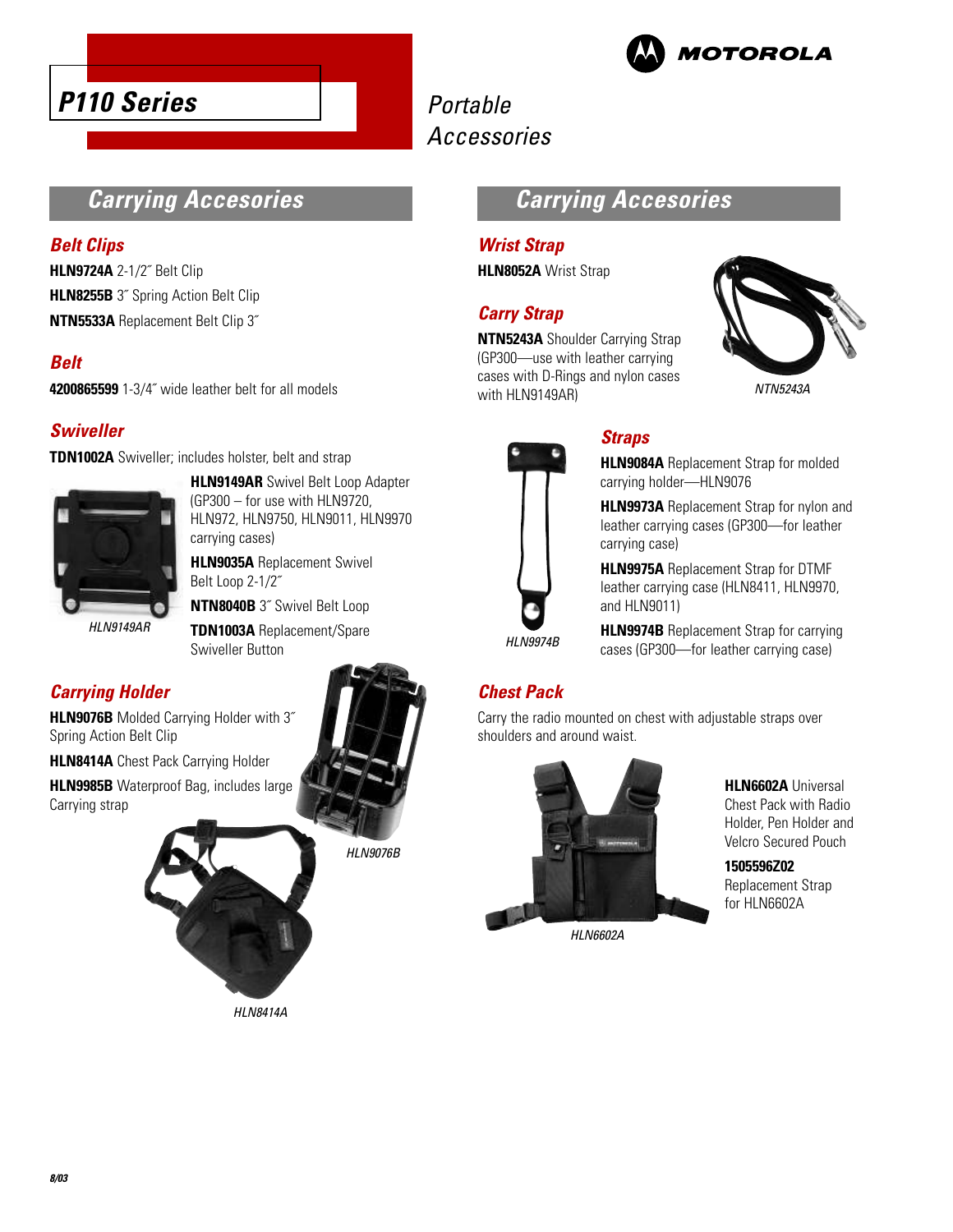

## Portable Accessories

## **Carrying Accessories**

#### **Break-A-Way Chest Pack**

All of the same features as the original chest pack (HLN6602A) plus break-away tabs that allow the entire pack to be pulled off with approximately 10 lbs. of pressure. Perfect for railroads, manufacturing locations, construction sites and anywhere safety is a concern.

**RLN4570A** Break-A-Way Chest Pack



RLN4570A



#### **RadioPAK™**

**RLN4815A** Universal RadioPAK™ with Radio Holder. Worn around waist with adjustable belt. Includes attached 6˝ by 8˝ zippered pouch for other job necessities.

**4280384F89** Universal RadioPAK™ belt lengthener; fits waists larger than 40˝

RLN4815A

## **Vehicular Holder**

The portable radio holder slides over and hangs from the door panel in a vehicle. The radio's belt clip slides onto the portable hanger allowing convenient, easy mounting. Two sizes are available to fit door panels.

**TDN9327A** Portable Radio Hanger for door panels up to 2.75˝

**TDN9373A** Portable Radio Hanger for door panels up to 3.25˝



## **Audio Accessories**

#### **Remote Speaker Microphone (RSM)**

Allows you to talk and listen without removing the radio from the belt, case or charger. Ideal for high noise level environments. This water resistant compact unit has a coiled cord, PTT switch and back cover clip.

**\*HMN9030A** Remote Speaker Microphone with Coil Cord and clothing clip on the back cover

### **Surveillance Kits**

HMN9030A

Surveillance accessories allow the user to privately receive communications with the earpiece and are ideal when environments require discrete communications.

**\*HMN9727B** Receive-only Surveillance Kit, beige (single wire)

**RLN4894A** Receive-only Surveillance Kit, black (single wire)

**\*HMN9752B** Receive-only Surveillance Kit with Volume Control, beige (single wire),



**HMN9754D** Two-wire Surveillance Kit with Microphone and Push-To-Talk Combined, beige



**RLN4895A** Two-wire Surveillance Kit with Microphone and Push-To-Talk Combined, black (two wire)

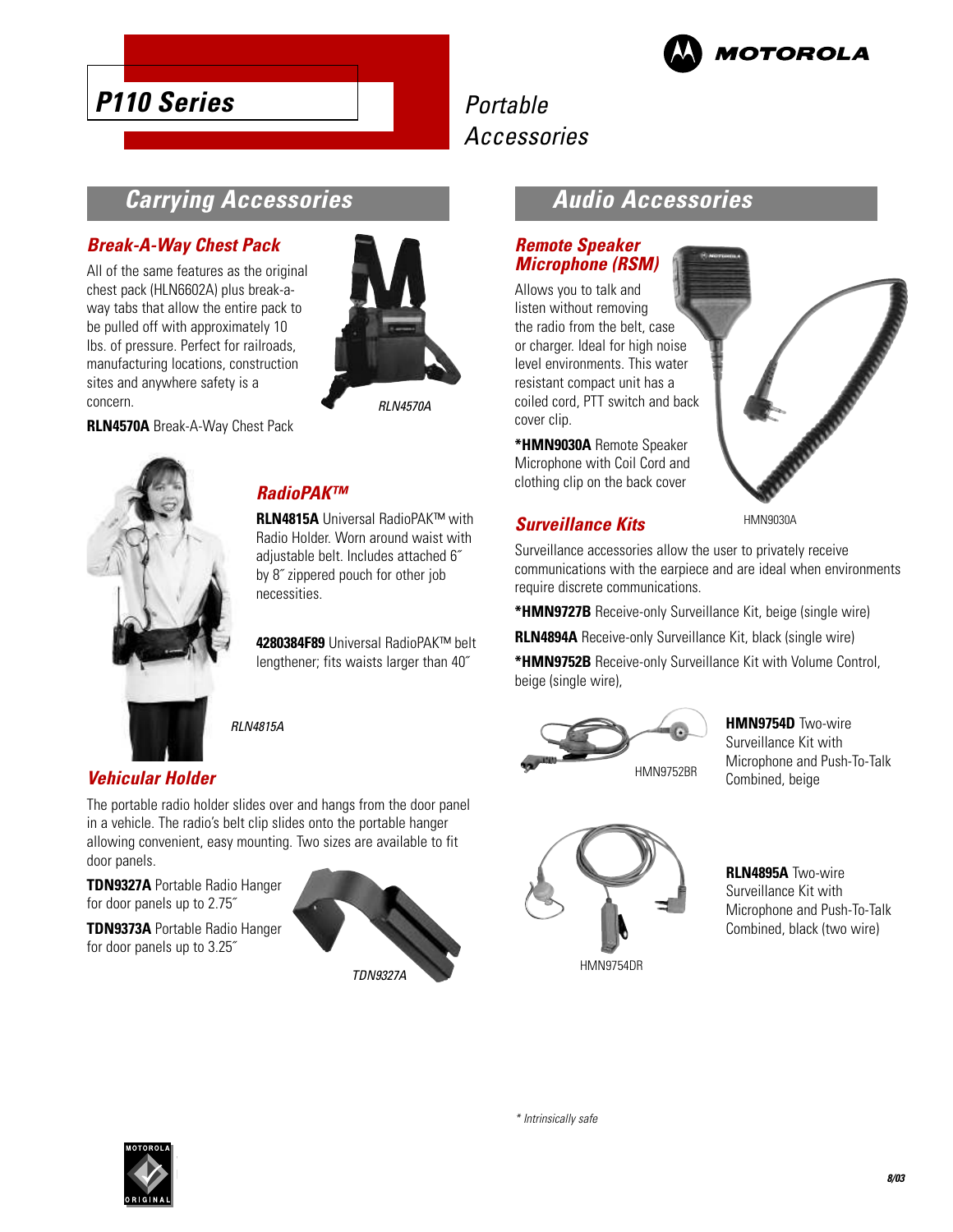# **MOTOROLA**

## Portable Accessories

## **Audio Accessories**

#### **Replacement Items**

**5080371E69** Small Rubber Eartips, Pack of 25, Beige

**5080371E71** Small Rubber Eartips, Pack of 25, Black

**5080371E73** Standard Rubber Eartips, Pack of 25, Beige

**5080371E75** Standard Rubber Eartips, Pack of 25, Black

**5080369E40** Earloop, Plastic, Beige

**5080370E92** Earloop, Plastic, Black

**5880377E06** Plastic Earloop Adapter

**5080369E38** Standard Earpiece Assembly (includes Earphone, Earloop, and Eartip), Beige

**5080370E90** Standard Earpiece Assembly (includes Earphone, Earloop, and Eartip), Black

## **Surveillance Replacement Items**

**5080386B90** Ear insert tips; pack of 25

### **Completely Discrete Earpiece**

Enables users to communicate with ease, in full privacy, without visible equipment. This miniaturized receiver is discretely hidden in ear, where it fits comfortably for long periods at a time. Small as it is, it offers a full range of audio functions including automatic

squelch, automatic gain control and noise filtering. Average battery life is approximately 100 hours and includes an end-of-life battery circuit generating a warning signal when the battery needs to be changed.

Kit includes wireless receiver plus an inductive neckloop. Just remove the earpiece on any standard 2- or 3-wire Motorola surveillance kit (sold separately) and plug in the neckloop to use. Kit

RLN4922A

includes 6 spare batteries and 5 replacement ear wax guards.

**RLN4922A** Completely Discrete Earpiece Kit

#### **Replacement Items**

**RLN4919A** Ear Wax Guards, 5 per pack **RNN4005A** 1.4 Volt Battery, 6 per pack

## **Audio Accessories**

#### **Noise Kits**

Lightweight translucent tube attaches to Motorola surveillance accessories. Clothing clip prevents the accessory from being pulled from the ear due to body movement or head rotation.

**NTN8370A** Extreme Noise Kit, includes 2 foam earplugs for loud environments, provides 24dB noise protection

**NTN8371A** Low Noise Kit, includes rubber eartip for low noise environments

**5080384F72** Replacement Foam Plugs; pack of 50 (for use with NTN8370A)

**5080371E69** Small Rubber Eartips, Pack of 25 (for use with NTN8371A), Beige

**5080371E73** Standard Rubber Eartips, Pack of 25 (for use with NTN8371A), Beige

## **Clear Comfortable Earpiece**

The clear comfortable earpiece forms to the inside of your ear and is perfect for low noise environments. Compatible with the NTN8371A, clear acoustic tube assembly, and most surveillance kits (1-, 2- and 3-wire). This earpiece is made of easy-toclean chemically inert, hypoallergenic material.There are 3 items needed to make this product work:

- 1. Clear Comfortable Earpiece
- 2. Clear Acoustic Tube Assembly (NTN8371A) Acoustic Tube, with Earphone

3. Surveillance Kits **RLN4760A** Small Custom Earpiece, right ear

**RLN4763A** Small Custom Earpiece, left ear **RLN4761A** Medium Custom Earpiece, right ear **RLN4764A** Medium Custom Earpiece, left ear **RLN4762A** Large Custom Earpiece, right ear

**RLN4765A** Large Custom Earpiece, left ear



NTN8370A

Noise Attenuating Plugs, NRR24dB Included, with NTN8370A

Standard Rubber, Eartip Included with NTN8371A

**Optional** Clear Comfortable Earpiece, Order Separately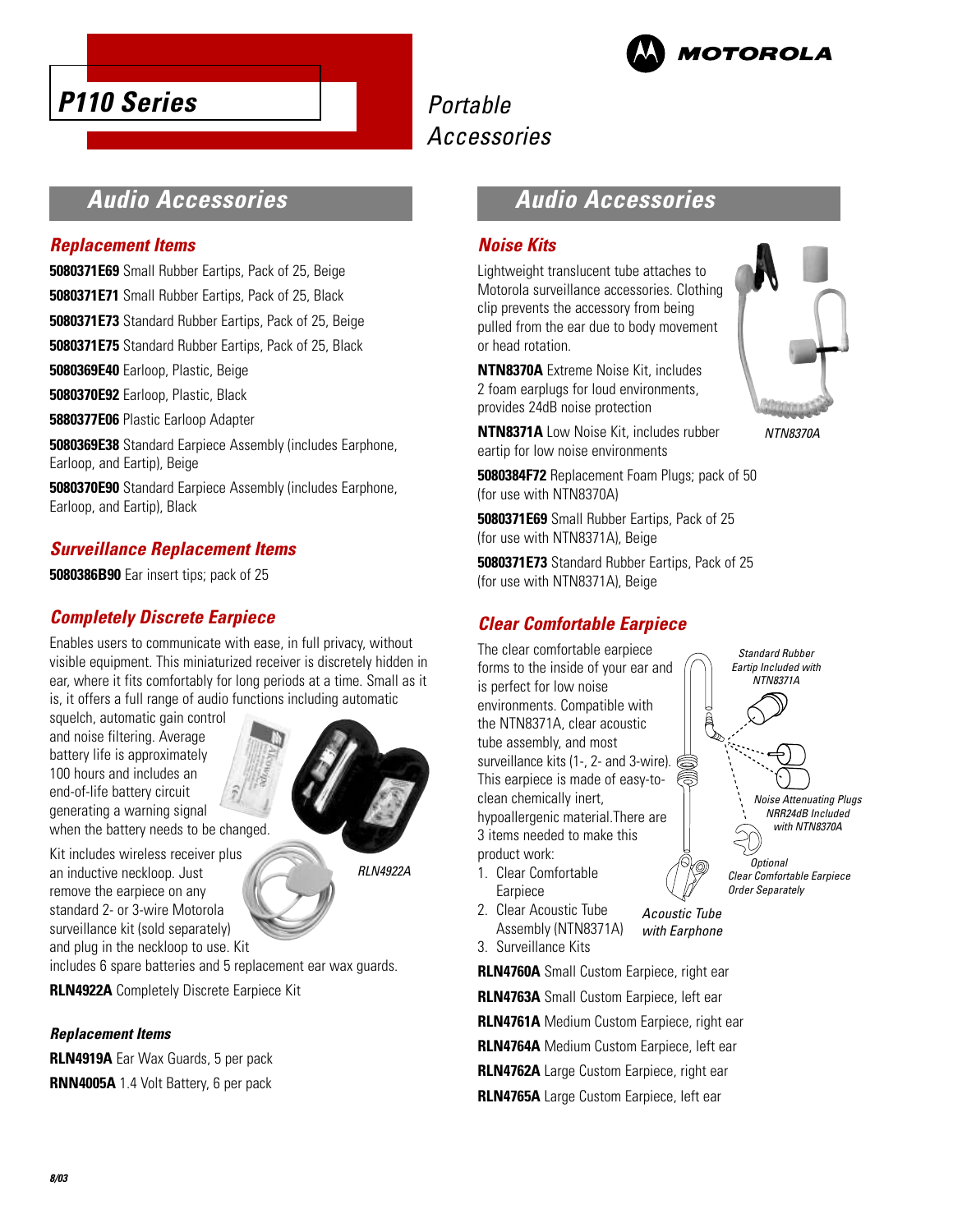

## Portable Accessories

## **Audio Accessories**

## **Ear Microphone System (EMS)**

This compact unit picks up the voice through bone vibrations in the ear canal. The miniature earpiece leaves the hands free and face unobscured when worn by rescue and hazard protection personnel, who still retain the ability for direct hearing and speaking. For personnel required to wear breathing apparatus, communications with protective masks are as clear as communications without. And its high speech clarity under noisy environments makes it ideal for high noise environments. Available in PTT or Voice Activated (VOX).

**\*BDN6646C** Ear Microphone for standard noise levels (up to 95dB) with Push-To-Talk interface, (HLN8096 security clamp is recommended and must be ordered separately)

**\*BDN6706B** Ear Microphone for standard noise levels (up to 95dB) with Push-to-Talk voice-activated interface module, (HLN8096 security clamp is recommended and must be ordered separately)



BDN6646C

## **Ear Microphone System (EMS) Accessories**

**5080371E73** Rubber Ear Inserts for single wire and two wire earpieces – quantity 25

**\*0180358B38** Finger Push-to-Talk Switch for ear microphone system

**0180300E83** Body Switch Push-to-Talk for ear microphone system





**0180358B32** Earholder, Black, Size Small **0180358B33** Earholder, Black, Size Medium **0180358B34** Earholder, Black, Size Large **0180358B35** Earholder, Clear, Size Small **0180358B36** Earholder, Clear, Size Medium

**0180358B37** Earholder, Clear, Size Large

## **Audio Accessories**

**4280369E44** Replaceable Belt clip with Screws **5080358B28** Eartips, Black, Size Medium (10 per pack) **5080358B29** Eartips, Black, Size Large (10 per pack) **5080358B30** Eartips, Beige, Size Medium (10 per pack) **5080358B31** Eartips, Beige, Size Large (10 per pack) **HLN8096A** Audio Accessory Security Clamp

### **Flexible Ear Receiver**

**BDN6720A** Flexible Ear Receiver—earpiece without volume control (flexible earloop and speaker which rests external to ear), (HLN8096 security clamp is recommended and must be ordered separately)

**7580372E11** Replacement Foam Ear Cushion for BDN6720

## **Add-On Retrofit Kits**

**\*HLN3748A** DTMF Retrofit for 16 channel models (applicable on shipments after 3/15/92); Factory Mutual Approved radios must be returned to the depot for retrofitting

## **Ultra-Light Headset**

**\*RLN5411A** Lightweight, behindthe-head style design provides comfort and mobility. Includes flexible boom microphone and in-line Push-to-Talk button



RLN5411A

## **Lightweight Headset**

**RMN4016A** Lightweight Single Muff Adjustable Headset with Swivel Boom Microphone and In-line PTT button

**\*HMN9013A** Lightweight Single Muff Adjustable Headset with Swivel Boom Microphone (HLN8096 security clamp recommended ordered separately; compatible with Internal VOX)

**REX4648A** Replacement Foam Earpad and Windscreen Kit for RMN4016A and HMN9013A



HMN9013A



\* Intrinsically safe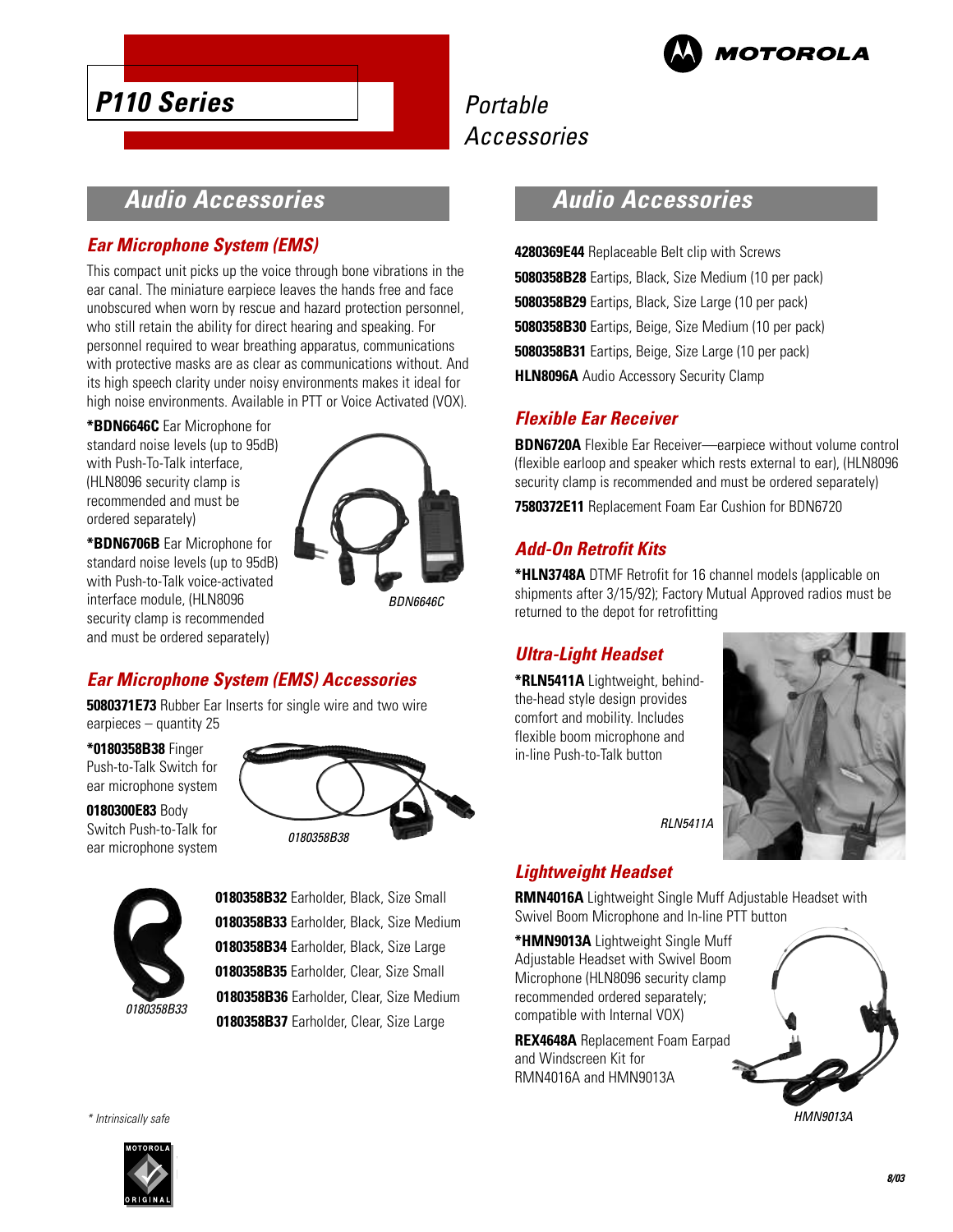



## Portable Accessories

## **Audio Accessories**

#### **Medium Weight Headsets**



**\*HMN9021A** Medium Weight Dual Muff Headset, over the head noise reduction rating = 24dB (HLN8096 security clamp recommended ordered separately)



**\*HMN9022A** Medium Weight Dual Muff Headset, behind the head (can be worn with helmet); noise reduction rating = 24dB (HLN8096 security clamp recommended ordered separately)

### **Replacement Parts for HMN9021A and HMN9022A**

**7580376E34** Replacement Foam Earseals (1 pair)

**1580376E32** Replacement Cloth Cover for Earseals (1 pair)

**5080548E02** Replacement Windscreen for Boom Microphone

**3280376E35** Replacement O-ring for windscreen

**3080384L77** Replacement Cable

**4204004K01** Replacement Adjustable Headstrap for HMN9022A

**BDN6647F** Medium Weight Single Speaker Headset with Boom Microphone (HLN8096 security clamp recommended – order separately-comp with Internal VOX)

**5080371E66** Replacement Earpad for BDN6647

**3580371E59** Replacement Windscreen (for boom microphone) for use with BDN6647

## **Audio Accessories**

### **Noise-Canceling Headsets with Boom Microphone**

Ideal for two-way communication in extremely noisy environments. Dual-muff tactical headsets include two microphones on the outside of the earcups which reproduce the ambient sound back into the headset. Harmful sounds are suppressed to a safe level and low sounds are amplified up to 5 times the original level, but never more than 82dB(A). Includes on/off volume control on earcups and 3-foot curly cord. Easily replaceable earseals are filled with liquid and foam combination to provide excellent sealing and comfort. Requires separate in-line PTT adapter cable RKN4094A. Hardhat not included.

**RMN4052A** Tactical Headband Style Headset, grey; noise reduction rating of 24dB

**RMN4053A** Tactical Hardhat Mount Headset, grey; noise reduction rating of 22dB

#### **Hardhat Mount Headset with Noise-Canceling Boom Microphone**

Ideal for two-way communication in high-noise environments; mounts easily to hardhats with slots, excellent noise reduction of 22dB. Easily replaceable earseals are filled with liquid and foam combination to provide excellent sealing and comfort. 3-foot curly cord assembly. Requires separate in-line PTT adapter cable RKN4094A. Hardhat not included.



**RMN4051A** Two-Way Hardhat Mount Headset, black

### **Adapter Cables**

**RKN4094A** In-Line PTT Adapter Cable. For use with RMN4051, RMN4052, and RMN4053.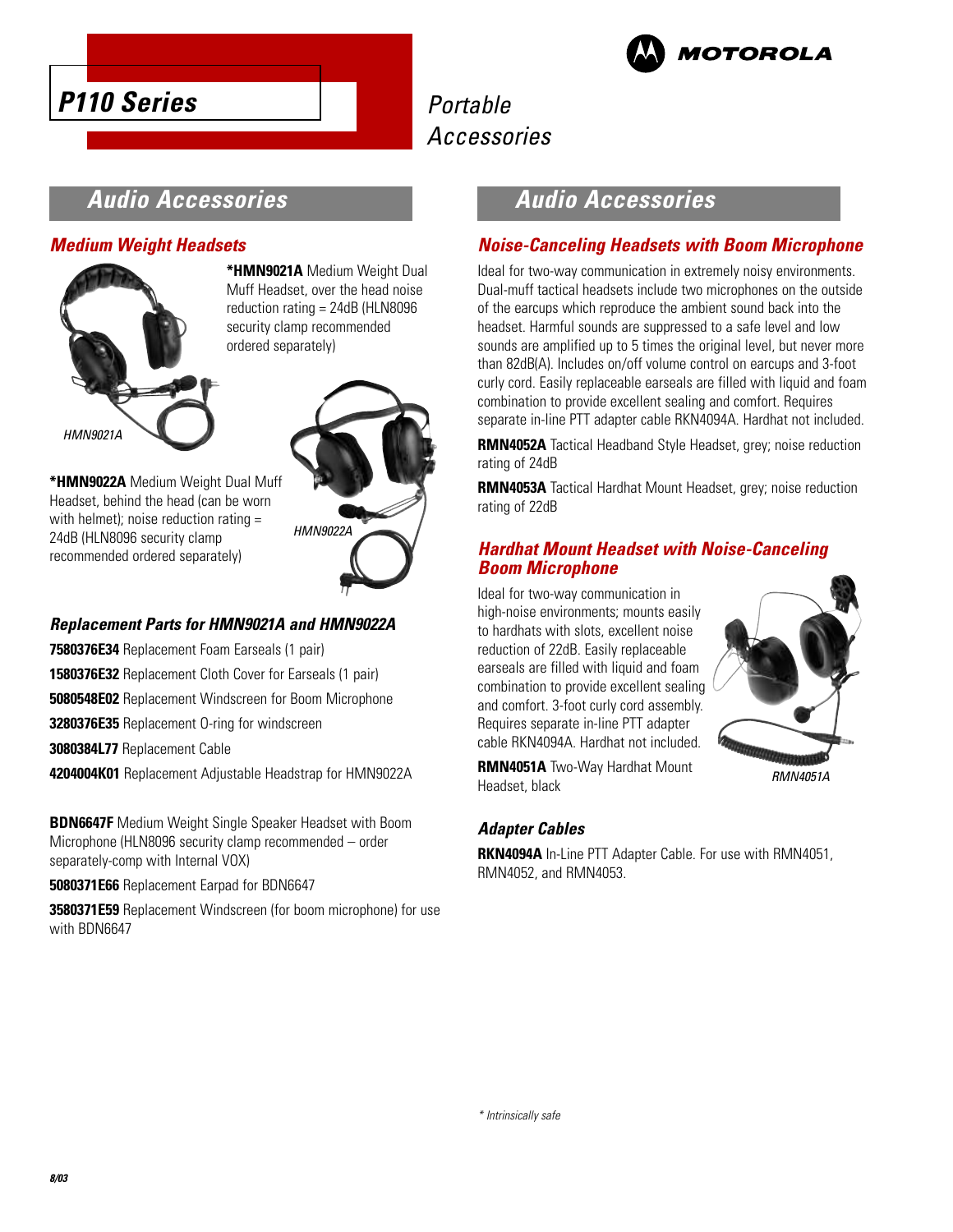

Portable Accessories, Antennas



**Audio Accessories**

### **Replacement Earseals for Headsets**

**RLN4923A** Includes Two Replacement Snap-In Earseals; recommended replacement interval is once every six months to ensure constant level of attenuation, hygiene and comfort. For use with RMN4051, RMN4052, and RMN4053.

### **Heavy Duty Headset**

**\*BDN6648C** Heavy Duty Headset with Noise Cancelling Boom Microphone, noise reduction rating = 24dB



## **Portable Antennas**

#### **Heliflex**

Motorola Heliflex antennas are specifically engineered for maximum output and greatest communication coverage.

**HAD9338AR** VHF Heliflex, 136-162 MHz, 6˝

**NAD6502AR** VHF Heliflex, 146-174 MHz, 6˝

**8505816K24** Heliflex Stubby, 403-430 MHz, 3˝

**8505816K25** Stubby, 440-470 MHz, 3˝

**8505816K26** Heliflex Stubby, 470-512 MHz, 3˝

## **Flexible Whip**

Flexible whip antennas have a one-piece finish and steel core for optimal radiation characteristics. Provides more comfort when radio is worn on the belt.

**NAE6483AR** Flexible Whip, 403-520 MHz, 6˝

#### **Tunable VHF**

**HAD9728B** VHF Kit, 146-174 MHz, 6˝

#### **Stubby**

Stubby antennas are ideal when the radio is worn on the belt because the short antenna is non-obtrusive.

**HAD9742A** Stubby, 146-162 MHz, 3˝

**HAD9743A** Stubby, 162-174 MHz, 3˝





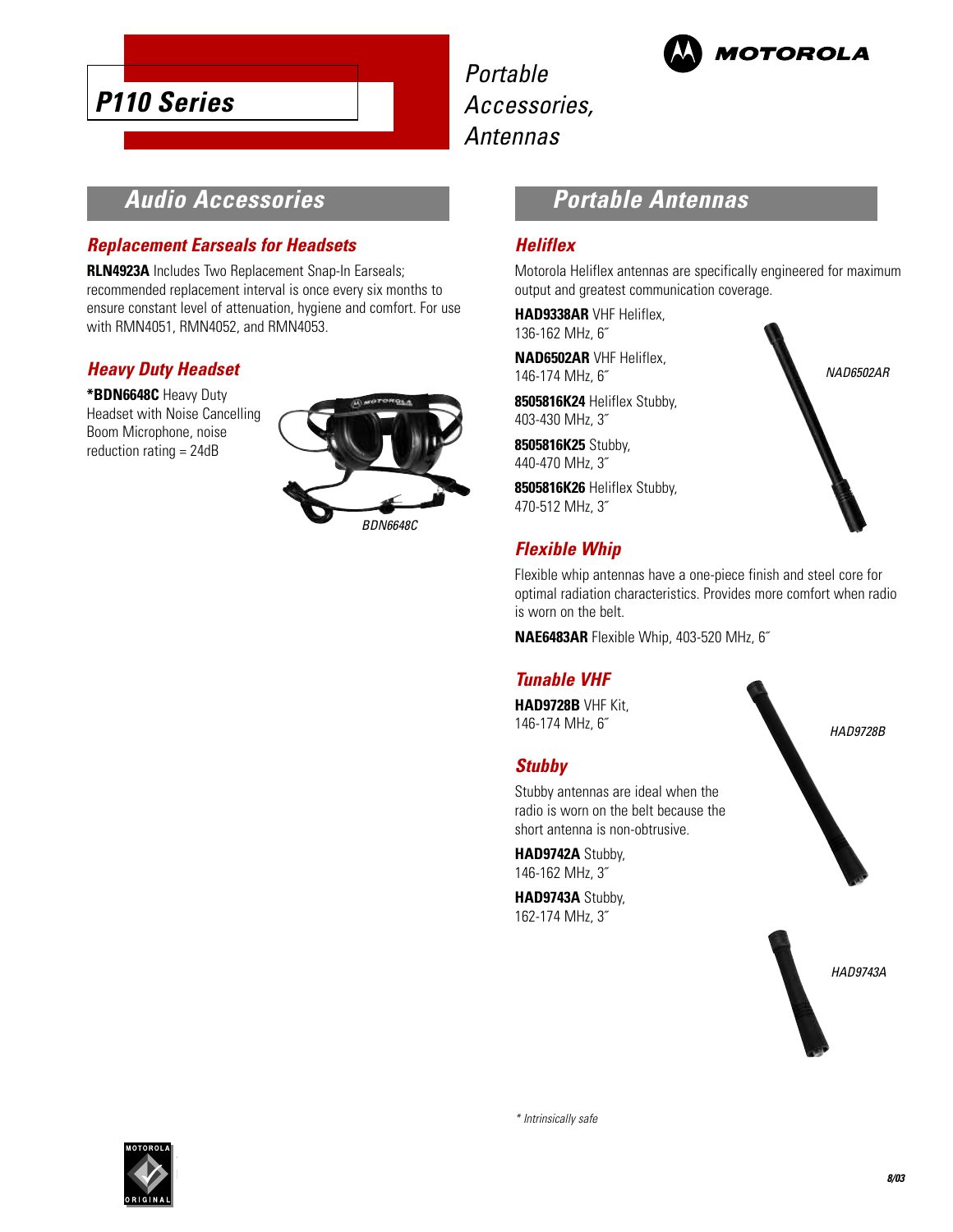



## Batteries, Service Aids

## **Portable Batteries**

#### **Nickel-Cadmium Premium**

Part Number: **HNN8148B** Volts: 7.5 Avg. mAh: 1100 Height: 6˝ Intrinsically Safe:: No

## **Service Aids**

#### **Radio Interface Box**

Links radio programming cable and computer interface together. Provides required voltage shift to enable communications between radio and computer. Requires computer interface cable, radio test and programming cable, and 9 volt snap type battery (6008278J01), order separately. **RLN4008E** Radio Interface Box



**Computer Interface Cable**

Used to connect computer's serial port to Radio Interface Box.

**3080369B71** 25 Pin PC Cable connects the RIB to 9 pin computer port

**3080369B72** 9 Pin PC Cable to connect RIB to computer port



3080369B71